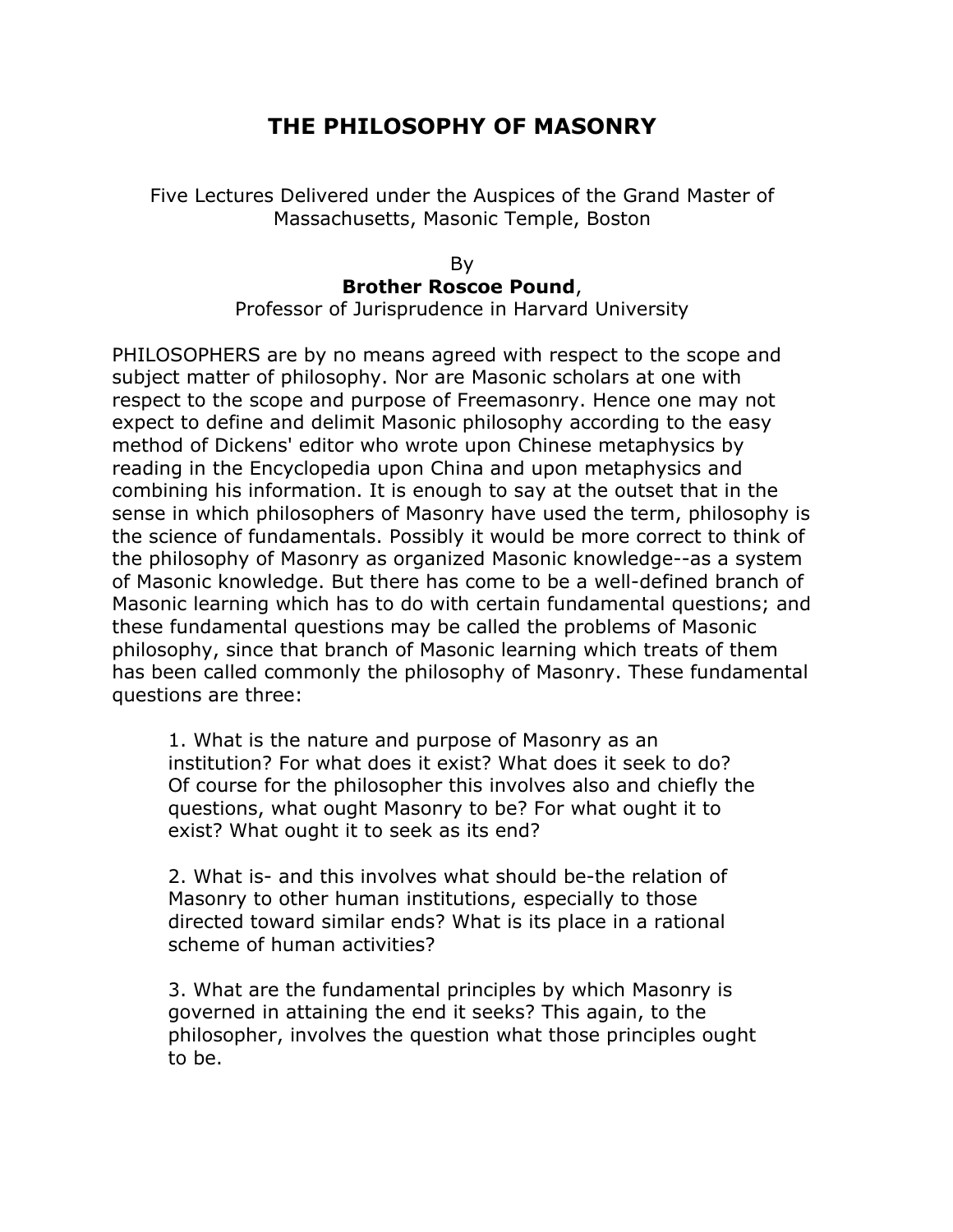Four eminent Masonic scholars have essayed to answer these questions and in so doing have given us four systems of Masonic philosophy, namely, William Preston, Karl Christian Friedrich Krause, George Oliver and Albert Pike. Of these four systems of Masonic philosophy, two, if I may put it so, are intellectual systems. They appeal to and are based upon reason only. These two are the system of Preston and that of Krause. The other two are, if I may put it that way, spiritual systems. They do not flow from the rationalism of the eighteenth century but spring instead from a reaction toward the mystic ideas of the hermetic philosophers in the seventeenth century. As I shall try to show here-after, this is characteristic of each, though much more marked in one.

Summarily, then, we have four systems of Masonic philosophy. Two are intellectual systems: First that of Preston, whose key word is Knowledge; second, that of Krause, whose key word is Morals. Two are spiritual systems: First that of Oliver, whose key word is Tradition; and second, that of Pike, whose key word is Symbolism.

Comparing the two intellectual systems of Masonic philosophy, the intrinsic importance of Preston's is much less than that of Krause's. Krause's philosophy of Masonry has a very high value in and of itself. On the other hand the chief interest in Preston's philosophy of Masonry, apart from his historical position among Masonic philosophers, is to be found in the circumstance that his philosophy is the philosophy of our American lectures and hence is the only one with which the average American Mason acquires any familiarity.

Preston was not, like Krause, a man in advance of his time who taught his own time and the future. He was thoroughly a child of his time. Hence to understand his writings we must know the man and the time. Accordingly I shall divide this discourse into three parts: (1) The man, (2) the time, (3) Preston's philosophy of Masonry as a product of the two.

1. First, then, the man. William Preston was born at Edinburgh on August 7,1742. His father was a writer to the signet or solicitor -- the lower branch of the legal profession--and seems to have been a man of some education and ability. At any rate he sent William to the high school at Edinburgh, the caliber of which in those days may be judged from the circumstance that the boy entered it at six - -though he was thought very precocious. At school he made some progress in Latin and even began Greek. But all this was at an early age. His father died while William was a mere boy and he was taken out of school, apparently before he was twelve years old. His father had left him to the care of Thomas Ruddiman, a well-known linguist and he became the latter's clerk. Later Ruddiman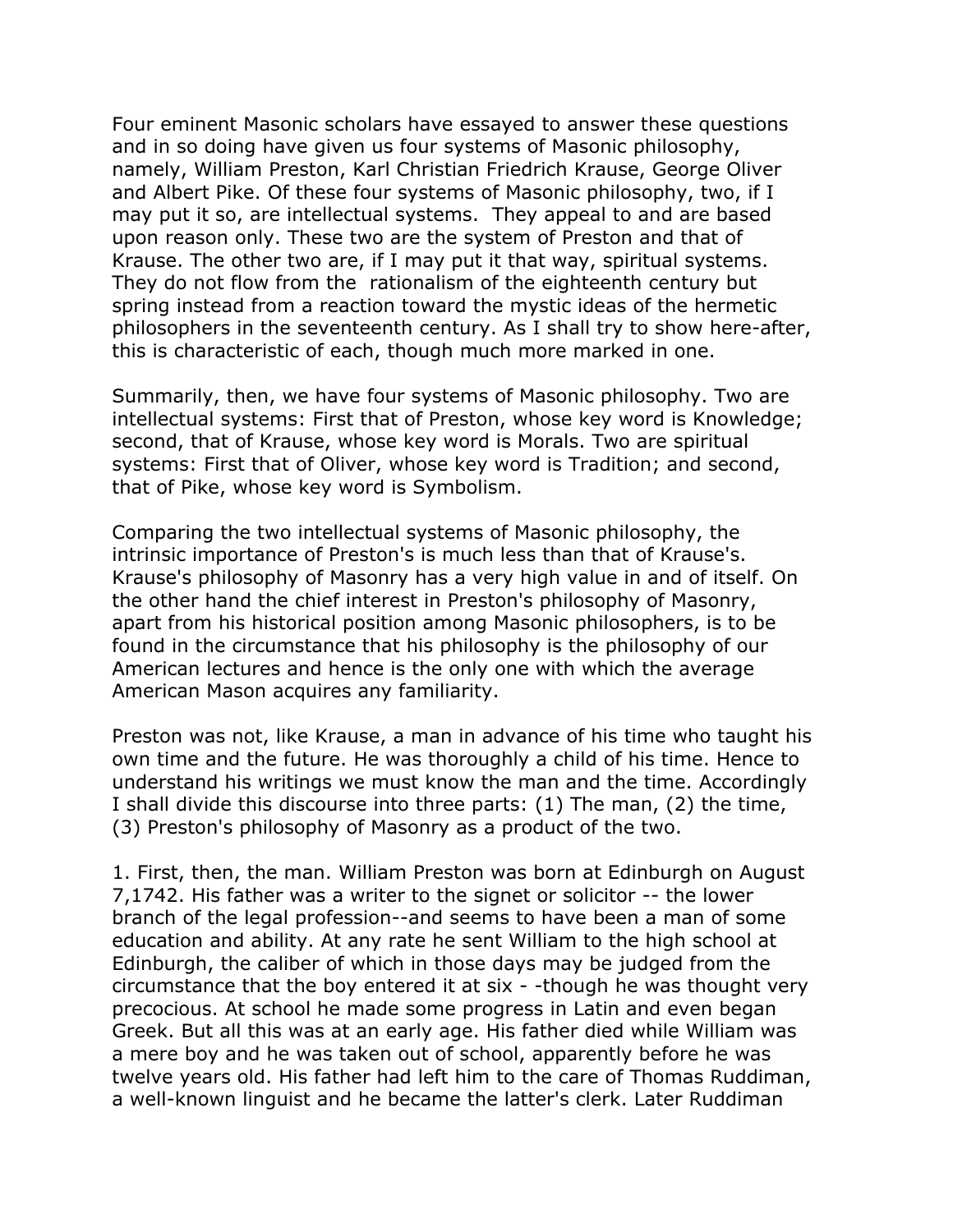apprenticed William to his brother who was a printer, so that Preston learned the printer's trade as a boy of fourteen or fifteen. On the death of his patron (apparently having nothing by inheritance from his father) Preston went into the printing shop as an apprentice and worked there as a journeyman until 1762. In that year, with the consent of the master to whom he had been apprenticed, he went to London. He was only eighteen years old, but carried a letter to the king's printer, and so found employment at once. He remained in the employ of the latter during substantially the whole remaining period of his life.

Preston's abilities showed themselves in the printing shop from the beginning. He not merely set up the matter at which he worked but he contrived in some way to read it and to think about it. From setting up the great variety of matter which came to the king's printer he acquired a notable literary style and became known to the authors whose books and writings he helped to set up as a judge of style and as a critic. Accordingly he was made proof reader and corrector for the press and worked as such during the greater part of his career. He did work of this sort on the writings of Gibbon, Hume, Robertson and authors of that rank, and presentation copies of the works of these authors, which were found among Preston's effects at his death, attest the value which they put upon the labors of the printer.

Preston had no more than come of age when he was made a Mason in a lodge of Scotchmen in London. This lodge had attempted to get a warrant from the Grand Lodge of Scotland, but that body very properly refused to invade London, and the Scotch petitioners turned to the Grand Lodge of Ancients, by whom they were chartered. Thus Preston was made in the system of his great rival, Dermott, just as the latter was at first affiliated with a regular or modern lodge. According to the English usage, which permits simultaneous membership in several lodges, Preston presently became a member of a lodge subordinate to the older Grand Lodge. Something here converted him, and he persuaded the lodge in which he had been raised to secede from the Ancients and to be reconstituted by the so-called Moderns. Thus he cast his lot definitely with the latter and soon became their most redoubtal champion. Be it remembered that the Preston who did all this was a young man of twenty-three and a journeyman printer.

At the age of twenty-five he became master of the newly constituted lodge, and as such conceived it his duty to make a thorough study of the Masonic institution. His own words are worth quoting: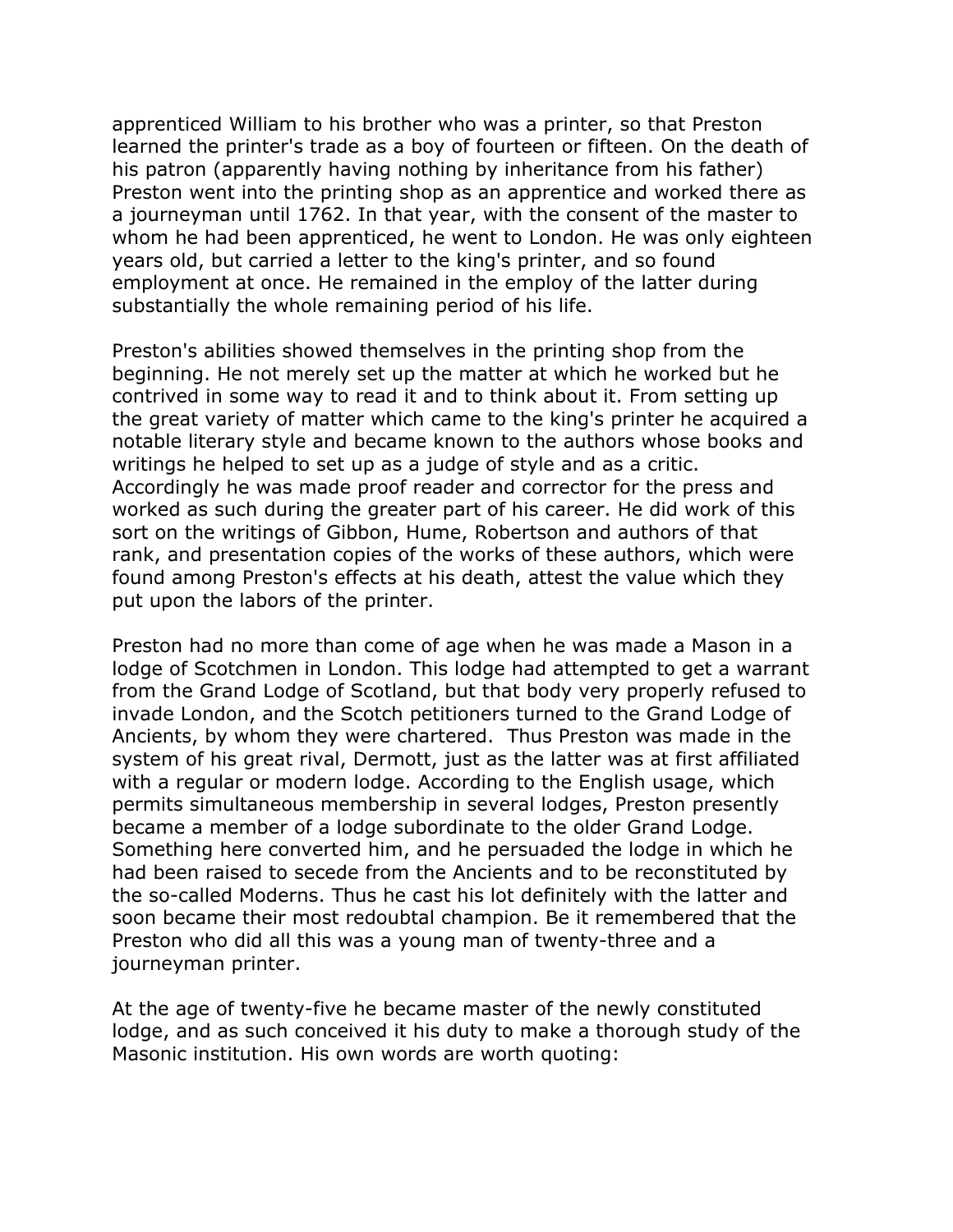"When I first had the honor to be elected master of a lodge, I thought it proper to inform myself fully of the general rules of the society, that I might be able to fulfill my own duty and officially enforce obedience in others. The methods which I adopted with this view excited in some of superficial knowledge an absolute dislike of what they considered as innovations, and in others, who were better informed, a jealousy of preeminence which the principles of Masonry ought have checked. Notwithstanding these discouragements, however, I persevered in my intention."

Indeed one cannot wonder that the pretenses of this journeyman printer of twenty-five were scouted by older Masons. But for the present Preston had to contend with nothing more than shakings of the head. Unlike the scholarly, philosophical, imperturbable, academic Krause, Preston was a fighter. Probably his confident dogmatism, which shows itself throughout his lectures, his aggressiveness and his ambition made more enemies than the supposed innovations involved in his Masonic research. Moreover we must not forget that he had to overcome three very serious obstacles namely, dependence for his daily bread upon a trade at which he worked twelve hours a day, youth, and recent connection with the fraternity. That Preston was not persecuted at this stage of his career and that he succeeded in taking the lead as he did is a complete testimony to his abilities.

Preston had three great qualifications for the work he undertook: (1) Indefatigable diligence, whereby he found time and means to read everything that bore on Masonry after twelve hours of work at his trade daily, six days in the week; (2) a marvelous memory, which no detail of his reading ever escaped; and (3) a great power of making friends and of enlisting their enthusiastic co-operation. He utilized this last resource abundantly, corresponding diligently all with well-informed Masons abroad and taking advantage of every opportunity to interview Masons at home. The results of this communication with all the prominent Masons of his time are to be seen in his lectures.

It was a bold but most timely step when this youthful master of a new lodge determined to rewrite or rather to write the lectures of Craft Masonry. The old charges had been read to the initiate originally, and from this there had grown up a practice of orally expounding their contents and commenting upon the important points. To turn this into a system of fixed lectures and give them a definite place in the ritual was a much-needed step in the development of the work. But it was so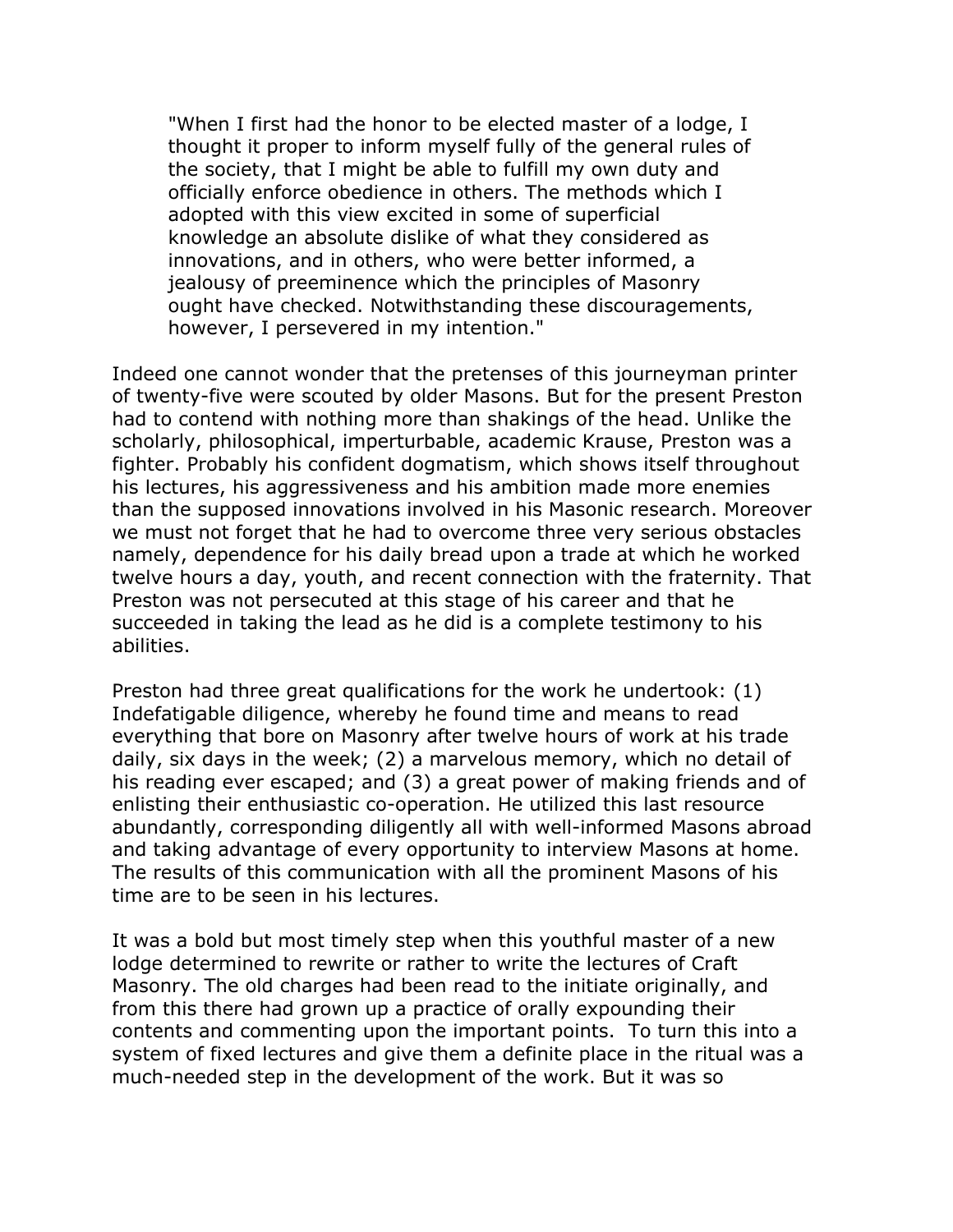distinctly a step that the ease with which it was achieved is quite as striking as the result itself.

When Preston began the composition of his lectures, he organized a sort of club, composed of his friends, for the purpose of listening to him and criticising him. This club was wont to meet twice a week in order to pass on, criticise and learn the lecture as Preston conceived it. Finally in 1772, after seven years, he interested the grand lodge officers in his work and delivered an oration, which appears in the first edition of his Illustrations of Masonry, before a meeting of eminent Masons including the principal grand officers. After delivery of the oration, he expounded his system to the meeting. His hearers approved the lectures, and, though official sanction was not given immediately, the result was to give them a standing which insured their ultimate success. His disciples began now to go about from lodge to lodge delivering his lectures and to come back to the weekly meetings with criticisms and suggestions. Thus by 1774 his system was complete. He then instituted a regular school of instruction, which obtained the sanction of the Grand Lodge and thus diffused his lectures throughout England. This made him the most prominent Mason of the time, so that he was elected to the famous Lodge of Antiquity, one of the four old lodges of 1717, and the one which claimed Sir Christopher Wren for a past master. He was soon elected master of this lodge and continued such for many years, giving the lodge a pre-eminent place in English Masonry which it has kept ever since.

Preston's Masonic career, however, was not one of unbroken triumph. In 1779 his views as to Masonic history and Masonic jurisprudence brought him into conflict with the Grand Lodge. It is hard to get at the exact facts in the mass of controversial writing which this dispute brought forth. Fairly stated, they seem to have been about as follows:

The Grand Lodge had a rule against lodges going in public processions. The Lodge of Antiquity determined on St. John's Day, 1777, to go in a body to St. Dunstan's church, a few steps only from the lodge room. Some of the members protested against this as being in conflict with the rule of the Grand Lodge, and in consequence only ten attended. These ten clothed themselves in the vestry of the church, sat in the same pew during the service and sermon, and then walked across the street to the lodge room in their gloves and aprons. This action gave rise to a debate in the lodge at its next meeting, and in the debate Preston expressed the opinion that the Lodge of Antiquity, which was older than the Grand Lodge and had participated in its formation, had certain inherent privileges, and that it had never lost its right to go in procession as it had done in 1694 before there was any Grand Lodge. Thus far the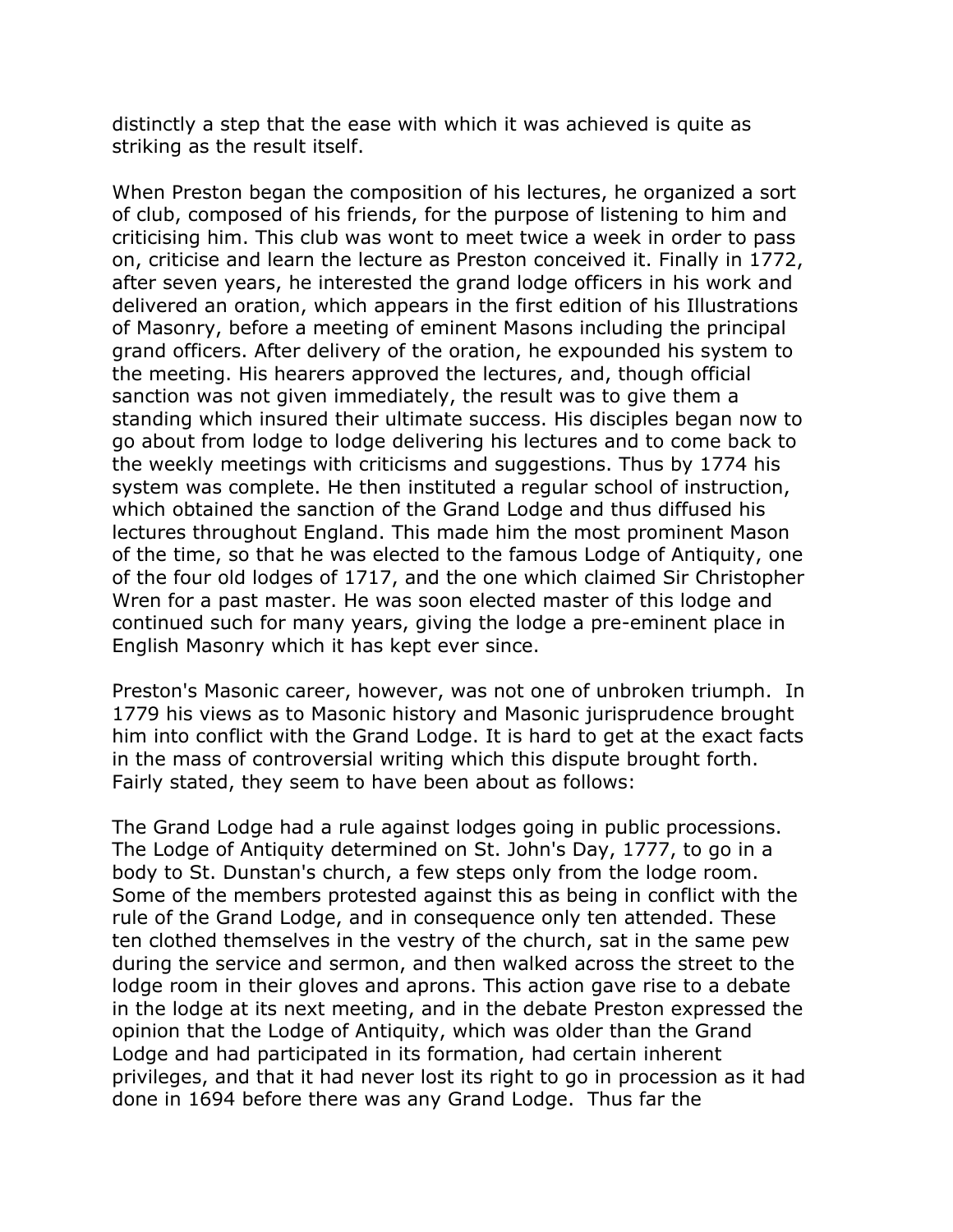controversy may remind us of the recent differences between Bro. Pitts and the Grand Lodge authorities in Michigan. But the authority of Grand Lodges was too recent at that time to make it expedient to overlook such doctrine when announced by the first Masonic scholar of the day. Hence, for maintaining this opinion, Preston was expelled by the Grand Lodge, and in consequence the Lodge of Antiquity severed its connection with the Grand Lodge of Moderns and entered into relations with the revived Grand Lodge at York. The breach was not healed till 1787.

Upon settlement of the controversy with the Grand Lodge of Moderns, Preston, restored to all his honors and dignities, at once resumed his Masonic activities. Among other things, he organized a society of Masonic scholars, the first of its kind. It was known as the Order of the Harodim and included the most distinguished Masons of the time. Preston taught his lectures in this society, and through it they came to America, where they are the foundation of our Craft lectures. Unhappily at the Union in England in 1813 his lectures were displaced by those of Hemming, which critics concur in pronouncing much inferior. But Preston was ill at the time and seems to have taken no part whatever in the negotiations that led to the Union nor in the Union itself. He died in 1818, at the age of 76, after a lingering illness. A diligent and frugal life had enabled him to lay by some money and he was able to leave 800 pounds for Masonic uses, 500 pounds to the Freemason's charity for orphans--for which, left an orphan himself before the age of twelve, he had a natural sympathy-- and 300 pounds to endow the so-called Prestonian lecture--an annual lecture in Preston's words verbatim by a lecturer appointed by the Grand Lodge. This lecture is still kept up and serves to remind us that Preston was the first to insist on the minute verbal accuracy which is now a feature of our lectures. It should be noted also that in addition to his lectures, Preston's book, Illustrations of Masonry, has had great influence. It went through some twenty editions in England, four or five in America, and two in Germany.

So much for the man.

Now as to the time.

Three striking characteristics of the first three quarters of the eighteenth century in England are of importance for an understanding of Preston's philosophy of Masonry: (1) It was a period of mental quiescence; (2) both in England and elsewhere it was a period of formal over-refinement; (3) it was the so-called age of reason, when the intellect was taken to be selfsufficient and men were sure that knowledge was a panacea.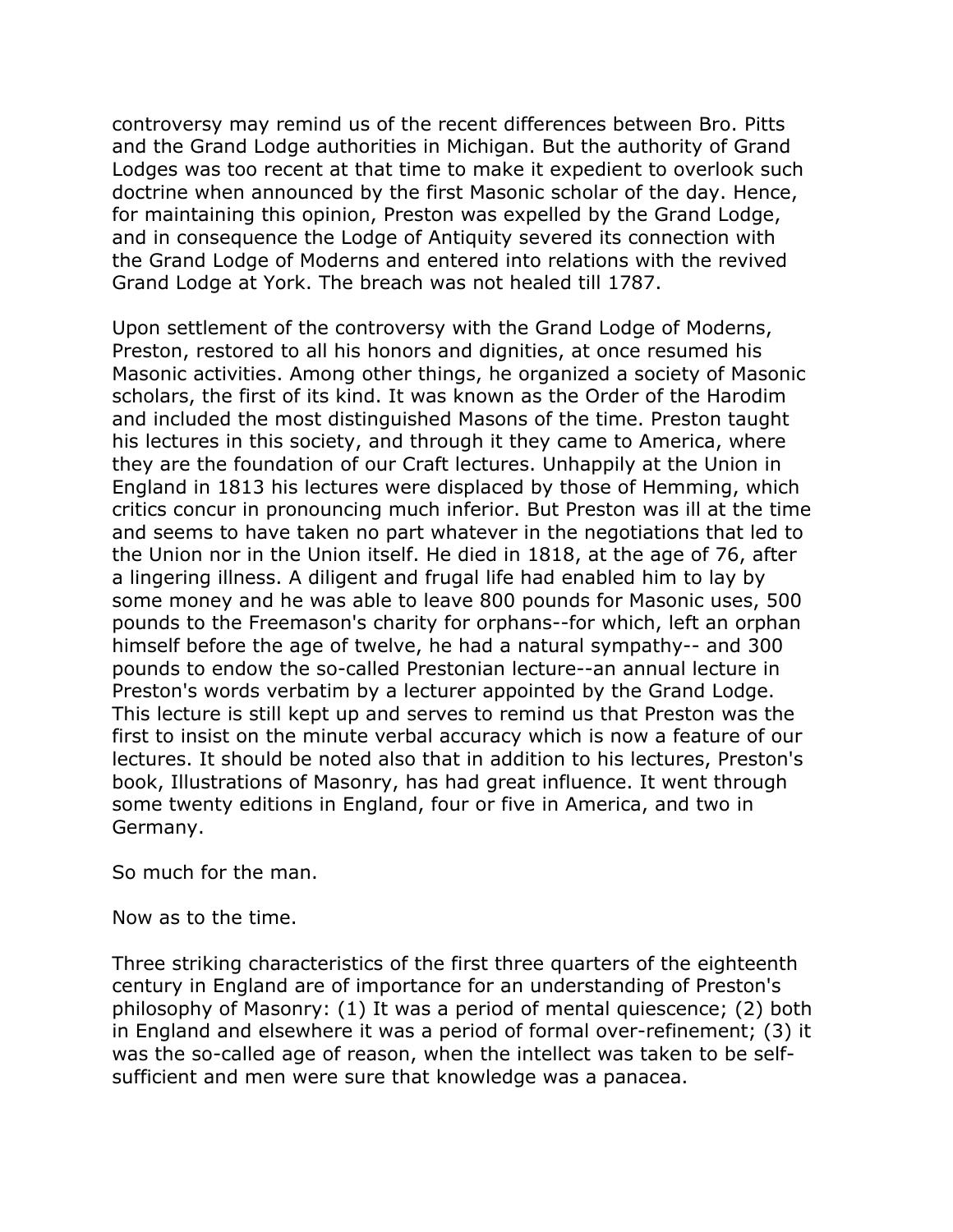1. In contrast with the seventeenth century, the eighteenth century was a period of quiescence. Society had ceased to be in a state of furious ebullition, nor was there a conflict of manifestly irreconcilable ideas as in the time just gone by. On the surface there was harmony. True, as the events of the end of the century showed, it was a harmony of compromise rather than of reconciliation--a truce, not a peace. But men ceased for a time to quarrel over fundamentals and turned their attention to details and to form. A common theological philosophy was accepted by men who denounced each other heartily for comparatively trivial differences of opinion. In politics, Whig and Tory had become little more than names, and both parties agreed to accept, with little modification, the body of doctrine afterwards known as the principles of the English Revolution. Political ideas were fixed. Men conceived of a social compact from which every detail of social and political rights and duties might be deduced by abstract reasoning and believed that it was possible in this way to work out a model code for the legislator, a touchstone of sound law for the judge and an infallible guide to private conduct for the individual. In literature and in art there was a like acquiescence in accepted canons. A certain supposed classical style was assumed to be the final and the only permissible mode of expression. In other words acquiescence was the dominant tendency and finality was the dominant idea. For example, Blackstone, a true representative of the century, thought complacently of the legal system of his time, with its heavy load of archaisms, almost ripe for the legislative reform movement of the next generation, as substantially perfect. Nothing, so he thought, was left for the completion of five hundred years of legal development but to patch up a few trivial details. In the same spirit of finality the framers of our bills of rights undertook to lay out legal and political charts for all time. Indeed the absolute legal philosophy of our text books which has made so much trouble for the social reformers of yesterday and of today, speaks from the eighteenth century. In this spirit of finality, with this same confidence that his time had the key to reason and could pronounce once for all for every time, for every place and for every people, Preston framed the dogmatic discourses which we are content to take as the lectures of Freemasonry.

2. For the modern world, the eighteenth century was par excellence the period of formalism. It was the period of formal over-refinement in every department of human activity. It was the age of formal verse and heroic diction, of a classical school in art which lost sight of the spirit in reproducing the forms of antiquity, of elaborate and involved court etiquette, of formal diplomacy, of the Red Tape and Circumlocution Office in every portion of administration, of formal military tactics in which efficiency in the field yielded to the exigencies of parade and soldiers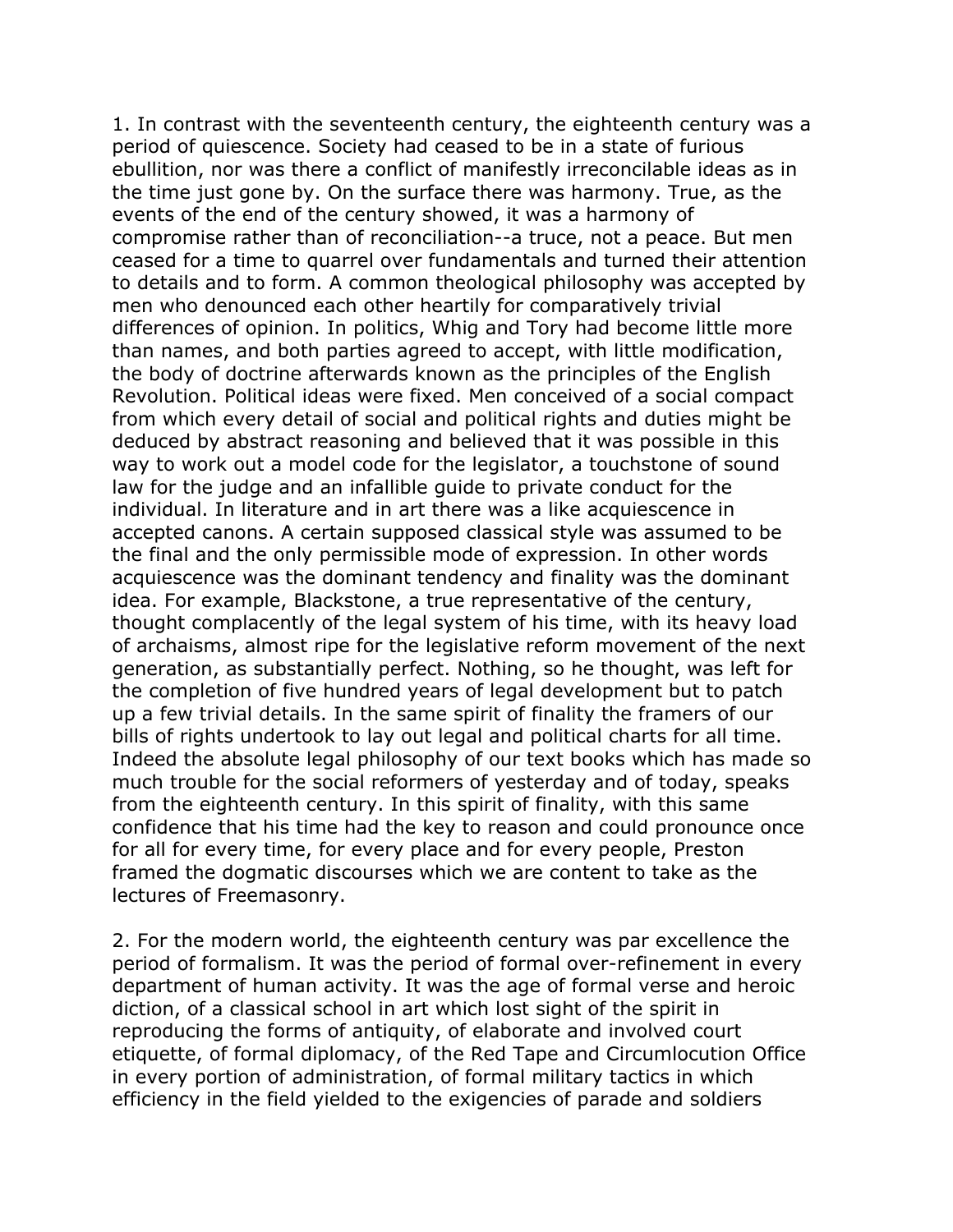went into the field dressed for the ball room. Our insistence upon letter perfect, phonographic reproduction of the ritual comes from this period, and Preston fastened that idea upon our lectures, perhaps for all time.

3. The third circumstance, that the eighteenth century was the era of purely intellectualist philosophy naturally determined Preston's philosophy of Masonry. At that time reason was the central idea of all philosophical thought. Knowledge was regarded as the universal solvent. Hence when Preston found in his old lectures that among other things Masonry was a body of knowledge and discovered in the old charges a history of knowledge and of its transmission from antiquity, it was inevitable that he make knowledge the central point of his system. How thoroughly he did this is apparent today in our American Fellowcraft lecture, which, with all the abridgments to which it has been subjected, is still essentially Prestonian. Time does not suffice to read Preston in his original rhetorical prolixity. But a few examples from Webb's version, which at these points is only an abridgment, will serve to make the point. The quotations are from a Webb monitor, but have been compared in each case with an authentic version of Preston.

"The Globes are two artificial spherical bodies, on the convex surface of which are represented the countries, seas, and various parts of the earth, the face of the heavens, the planetary revolutions, and other particulars.

"The sphere, with the parts of the earth delineated on its surface, is called the Terrestrial Globe; and that with the constellations, and other heavenly bodies, the Celestial Globe.

"The principal use of the Globes, besides serving as maps to distinguish the outward parts of the earth, and the situation of the fixed stars, is to illustrate and explain the phenomena arising from the annual revolution and the diurnal rotation of the earth around its own axis. They are the noblest instruments for improving the mind, and giving it the most distinct idea of any problem or proposition, as well as enabling it to solve the same."

It has often been pointed out that these globe on the pillars are pure anachronisms. They are due to Preston's desire to make the Masonic lectures teach astronomy, which just then was the dominant science.

Note particularly the purpose, as the lecture sets it forth expressly: "for improving the mind and for giving it the most distinct idea of any problem or proposition as well as enabling it to solve the same."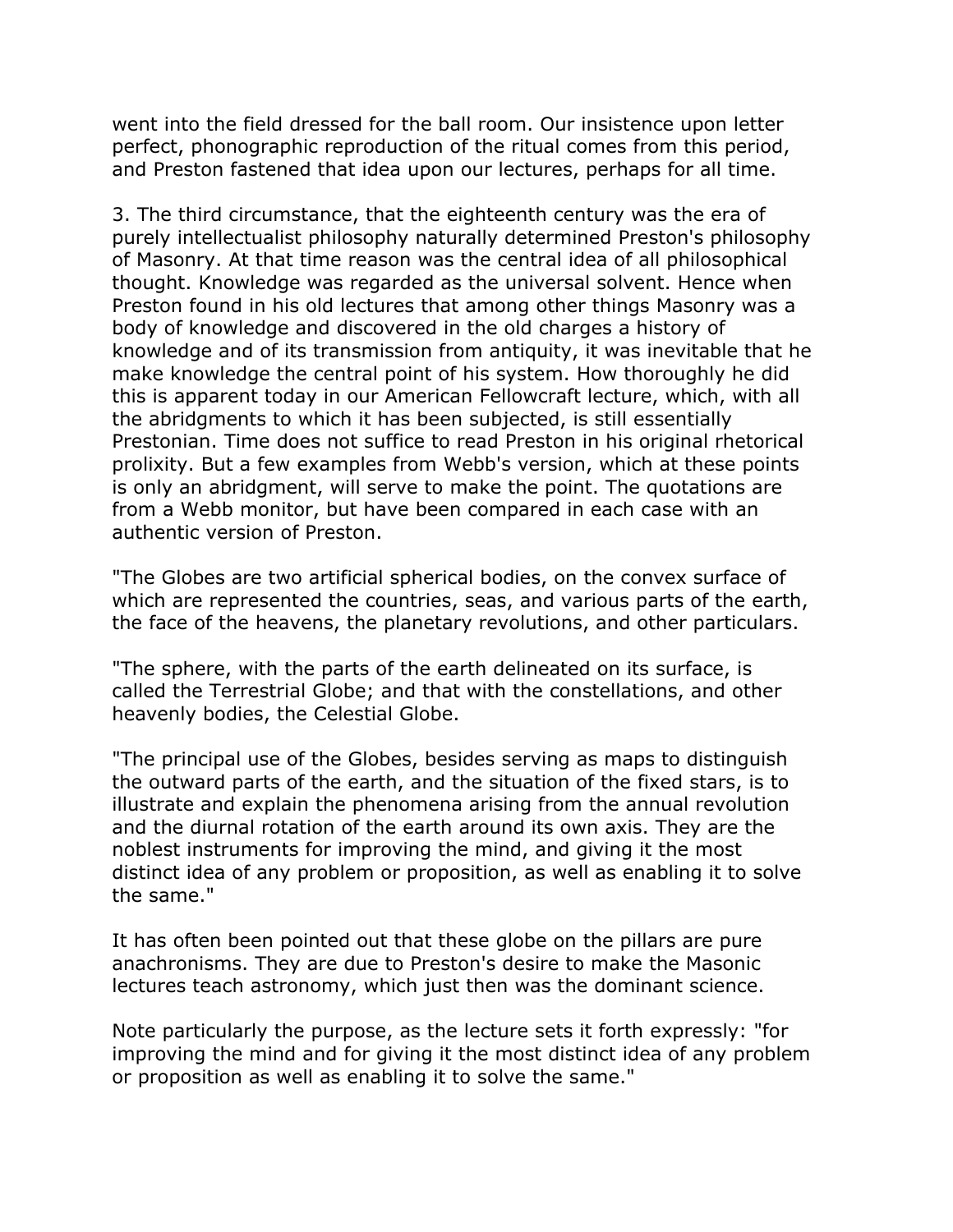In other words, these globes are not symbolic, they are not designed for moral improvement. They rest upon the pillars, grotesquely out of place, simply and solely to teach the lodge the elements of geography and astronomy.

We must remember that Preston, who worked twelve hours a day setting type or reading proof, would look on this very differently from the Mason of today. What are commonplaces of science now were by no means general property then. To him the teaching of the globes was a perfectly serious matter.

Turn to the solemn disquisition on architecture in our Fellowcraft lecture. As we give it, it is unadulterated Preston, but happily it is often much abridged. You know how it runs, how it describes each order in detail, gives the proportions, tells what was the model, appends an artistic critique, and sets forth the legend of the invention of the Corinthian order by Callimachus. The foundation for all this is in the old charges. But in Preston's hands it has become simply a treatise on architecture. The Mason who listened to it repeatedly would become a learned man. He would know what an educated man ought to know about the orders of architecture.

In the same way he gives us an abridgment of Euclid:

"Geometry treats of the powers and properties of magnitudes in general, where length, breadth and thickness are considered, from a point to a line, from a line to a superficies, and from a superficies to a solid. A point is a dimensionless figure, or an indivisible part of space. A line is a point continued, and a figure of one capacity, namely, length. A superficies is a figure of two dimensions, namely, length and breadth. A solid is a figure of three dimensions, namely, length, breadth and thickness."

But enough of this. You see the design. By making the lectures epitomes of all the great branches of learning, the Masonic Lodge may be made a school in which all men, before the days of public schools and wide-open universities, might acquire knowledge, by which alone they could achieve all things. If all men had knowledge, so Preston thought, all human, all social problems would be solved. With knowledge on which to proceed deductively, human reason would obviate the need of government and of force and an era of perfection would be at hand. But those were the days of endowed schools which were not for the many. The priceless solvent, knowledge, was out of reach of the common run of men who most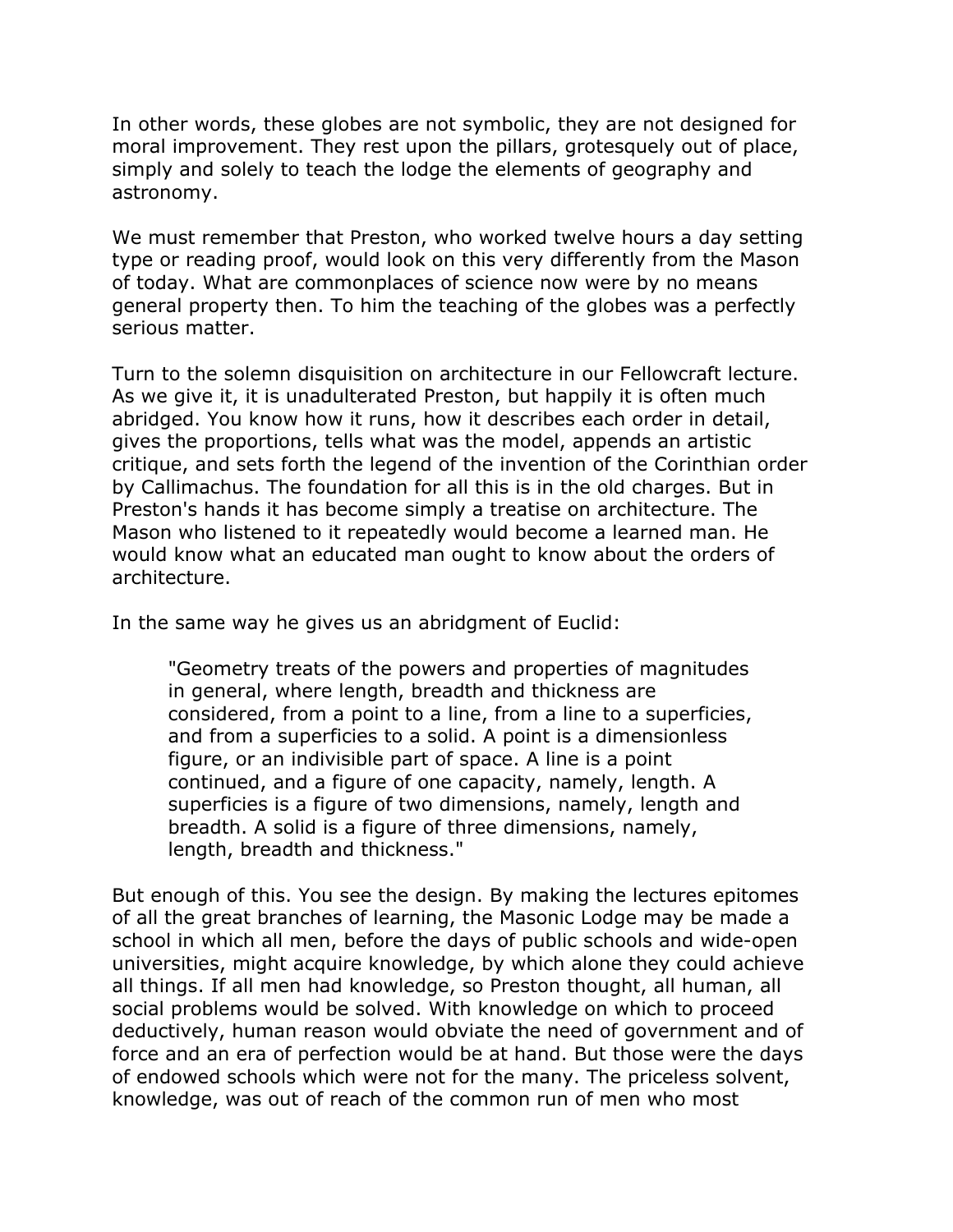needed it. Hence to Preston, first and above all else the Masonic order existed to propagate and diffuse knowledge. To this end, therefore, he seized upon the opportunity afforded by the lectures and sought by means of them to develop in an intelligent whole all the knowledge of his day.

Now that knowledge has become too vast to be comprised in any one scheme and too protean to be formulated as to any of its details even for the brief life of a modern text, the defects of such a scheme are obvious enough. That this was Preston's conception, may be shown abundantly from his lectures. For instance:

"Smelling is that sense by which we distinguish odors, the various kinds of which convey different opinions to the mind. Animal and vegetable bodies, and, indeed, most other bodies, while exposed to the air, continually send forth effluvia of vast subtilty, as well in the state of life and growth, as in the state of fermentation and putrefaction. These effluvia, being drawn into the nostrils along with the air, are the means by which all bodies are smelled."

This bit of eighteenth-century physics, which makes us smile today, is still gravely recited in many of our lodges as if it had some real or some symbolic importance. It means simply that Preston was endeavoring to write a primer of physiology and of physics.

He states his theory expressly in these words:

"On the mind all our knowledge must depend; what, therefore, can be a more proper subject for the investigation of Masons ? By anatomical dissection and observation we become acquainted with the body; but it is by the anatomy of the mind alone we discover its powers and principles."

That is: All knowledge depends upon the mind. Hence the Mason should study the mind as the instrument of acquiring knowledge, the one thing needful.

Today this seems a narrow and inadequate conception. But the basis of such a philosophy of Masonry is perfectly clear if we remember the man and the time. We must think of these lectures as the work of a printer, the son of an educated father, but taken from school before he was twelve and condemned to pick up what he could from the manuscripts he set up in the shop or by tireless labor at night after a full day's work. We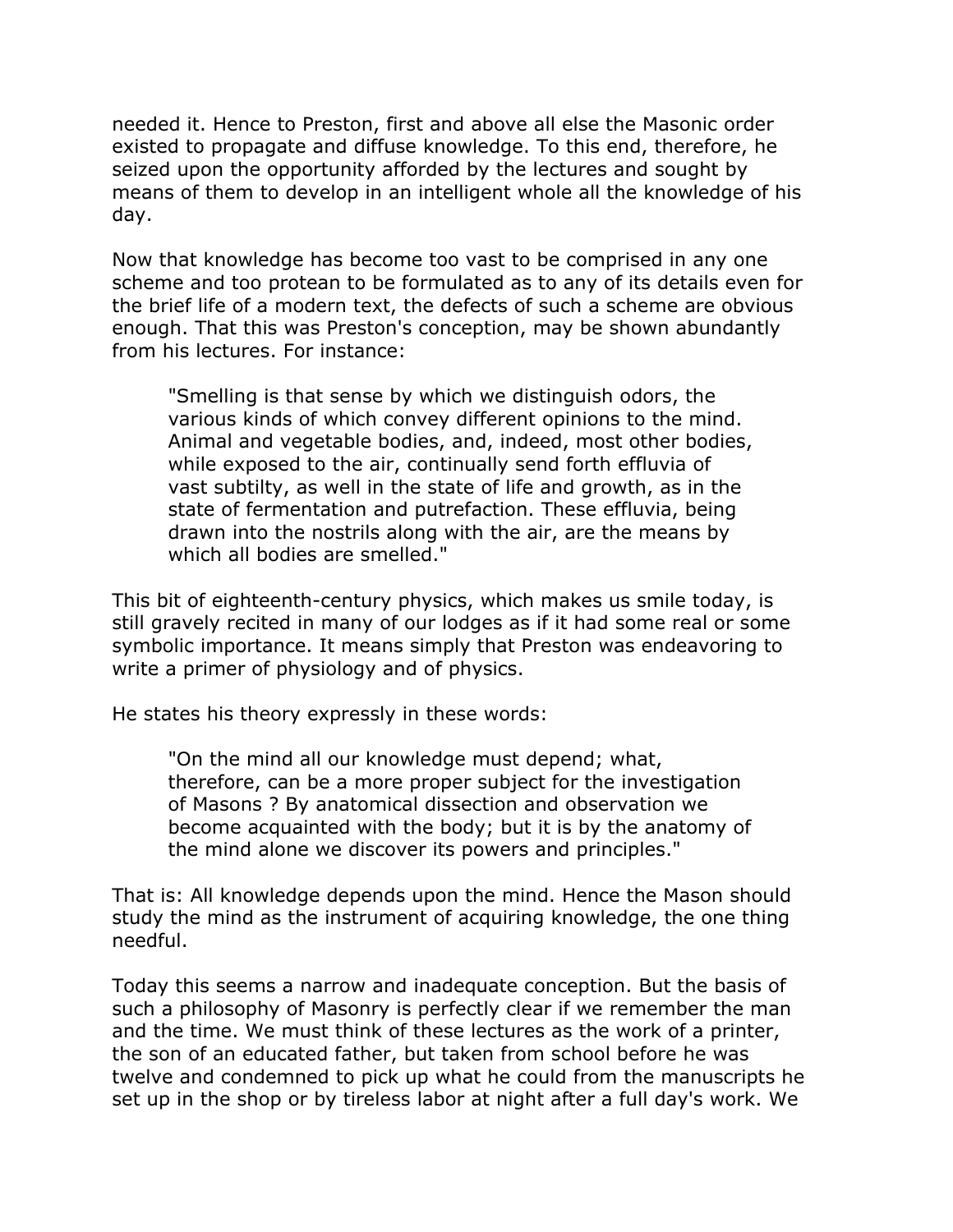must think of them as the work of a laborer, chiefly self-educated, associated with the great literati of the time whom he came to know through preparing their manuscripts for the press and reading their proofs, and so filled with their enthusiasm for enlightenment in what men thought the age of reason. We must think of them as the work of one imbued with the cardinal notions of the time--intellectualism, the allsufficiency of reason, the absolute need of knowledge as the basis on which reason proceeds, and finality.

How, then, does Preston answer the three problems of Masonic philosophy ?

1. For what does Masonry exist? What is the end and purpose of the order ? Preston would answer: To diffuse light, that is, to spread knowledge among men. This, he might say, is the proximate end. He might agree with Krause that the ultimate purpose is to perfect men -- to make them better, wiser and consequently happier. But the means of achieving this perfection, he would say, is general diffusion of knowledge. Hence, he would say, above all things Masonry exists to promote knowledge; the Mason ought first of all to cultivate his mind, he ought to study the liberal arts and sciences; he ought to become a learned man.

2. What is the relation of Masonry to other human activities? Preston does not answer this question directly anywhere in his writings. But we may gather that he would have said something like this: The state seeks to make men better and happier by preserving order. The church seeks this end by cultivating the moral person and by holding in the background supernatural sanctions. Masonry endeavors to make men better and happier by teaching them and by diffusing knowledge among them. This, bear in mind, was before education of the masses had become a function of the state.

3. How does Masonry seek to achieve its purposes? What are the principles by which it is governed in attaining its end ?

Preston answers that both by symbols and by lectures the Mason is (first) admonished to study and to acquire learning and (second) actually taught a complete system of organized knowledge. We have his own words for both of these ideas. As to the first, in his system both lectures and charges reiterate it. For example: "The study of the liberal arts, that valuable branch of education which tends so effectually to polish and adorn the mind is earnestly recommended to your consideration." Again, notice how he dwells upon the advantages of each art as he expounds it: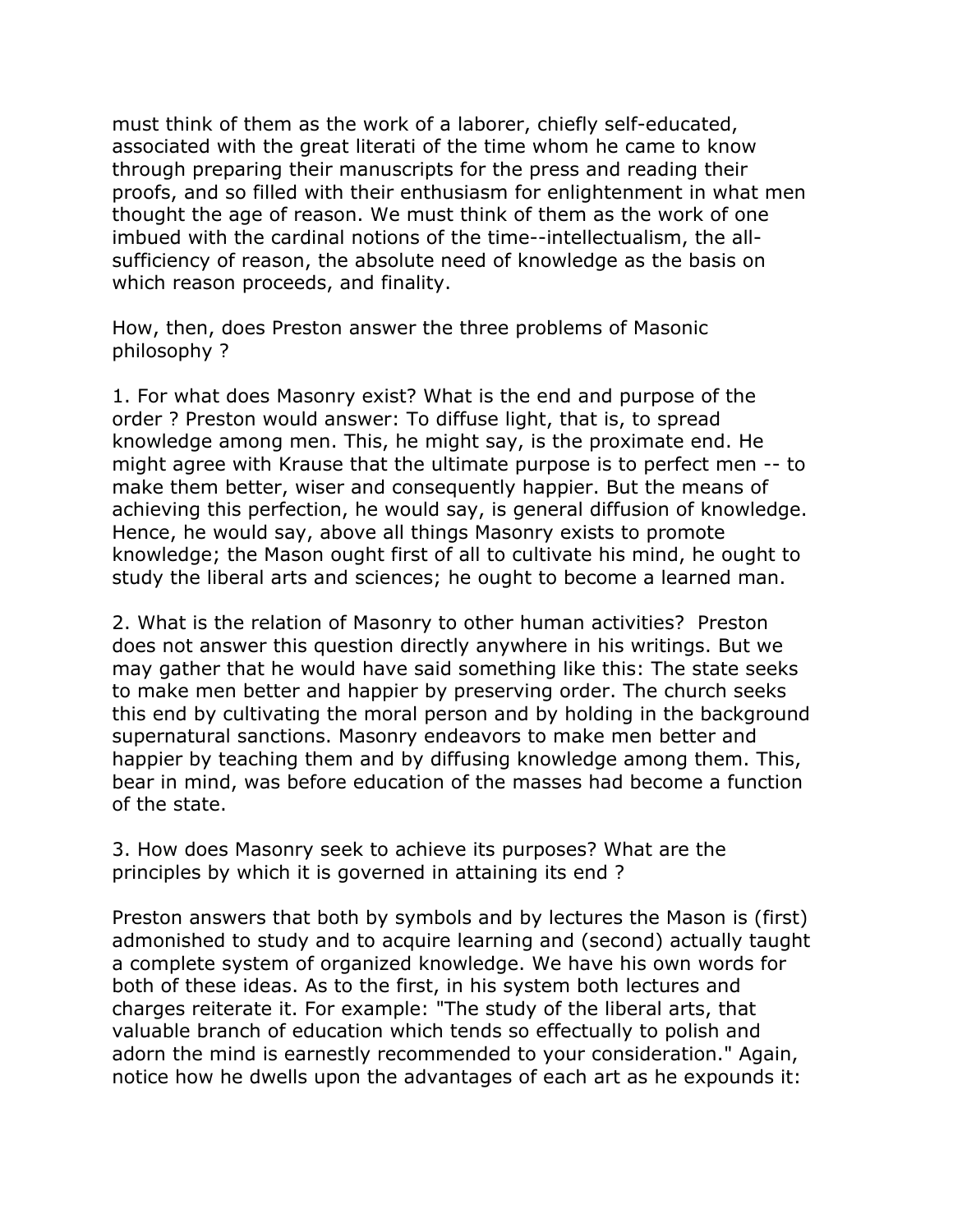"Grammar teaches the proper arrangement of words according to the idiom or dialect of any particular people, and that excellency of pronunciation which enables us to speak or write a language with accuracy, agreeably to reason and correct usage. Rhetoric teaches us to speak copiously and fluently on any subject, not merely with propriety alone, but with all the advantages of force and elegance, wisely contriving to captivate the hearer by strength of argument and beauty of expression, whether it be to entreat and exhort, to admonish or applaud."

As to the second proposition, one example will suffice:

"Tools and implements of architecture are selected by the fraternity to imprint on the memory wise and serious truths."

In other words the purpose even of the symbols is to teach wise and serious truths. The word serious here is significant. It is palpably a hit at those of his brethren who were inclined to be mystics and to dabble in what Preston regarded as the empty jargon of the hermetic philosophers.

Finally, to show his estimate of what he was doing and hence what, in his view, Masonic lectures should be, he says himself of his Fellowcraft lecture: "This lecture contains a regular system of science [note that science then meant knowledge] demonstrated on the clearest principles and established on the firmest foundation."

One need not say that we cannot accept the Prestonian philosophy of Masonry as sufficient for the Masons of today. Much less can we accept the details or even the general framework of his ambitious scheme to expound all knowledge and set forth a complete outline of a liberal education in three lectures. We need not wonder that Masonic philosophy has made so little headway in Anglo-American Masonry when we reflect that this is what we have been brought up on and that it is all that most Masons ever hear of. It comes with an official sanction that seems to preclude inquiry, and we forget the purpose of it in its obsolete details. But I suspect we do Preston a great injustice in thus preserving the literal terms of the lectures at the expense of their fundamental idea. In his day they did teach-- today they do not. Suppose today a man of Preston's tireless diligence attempted a new set of lectures which should unify knowledge and present its essentials so that the ordinary man could comprehend them. To use Preston's words, suppose lectures were written, as a result of seven years of labor, and the co-operation of a society of critics, which set forth a regular system of modern knowledge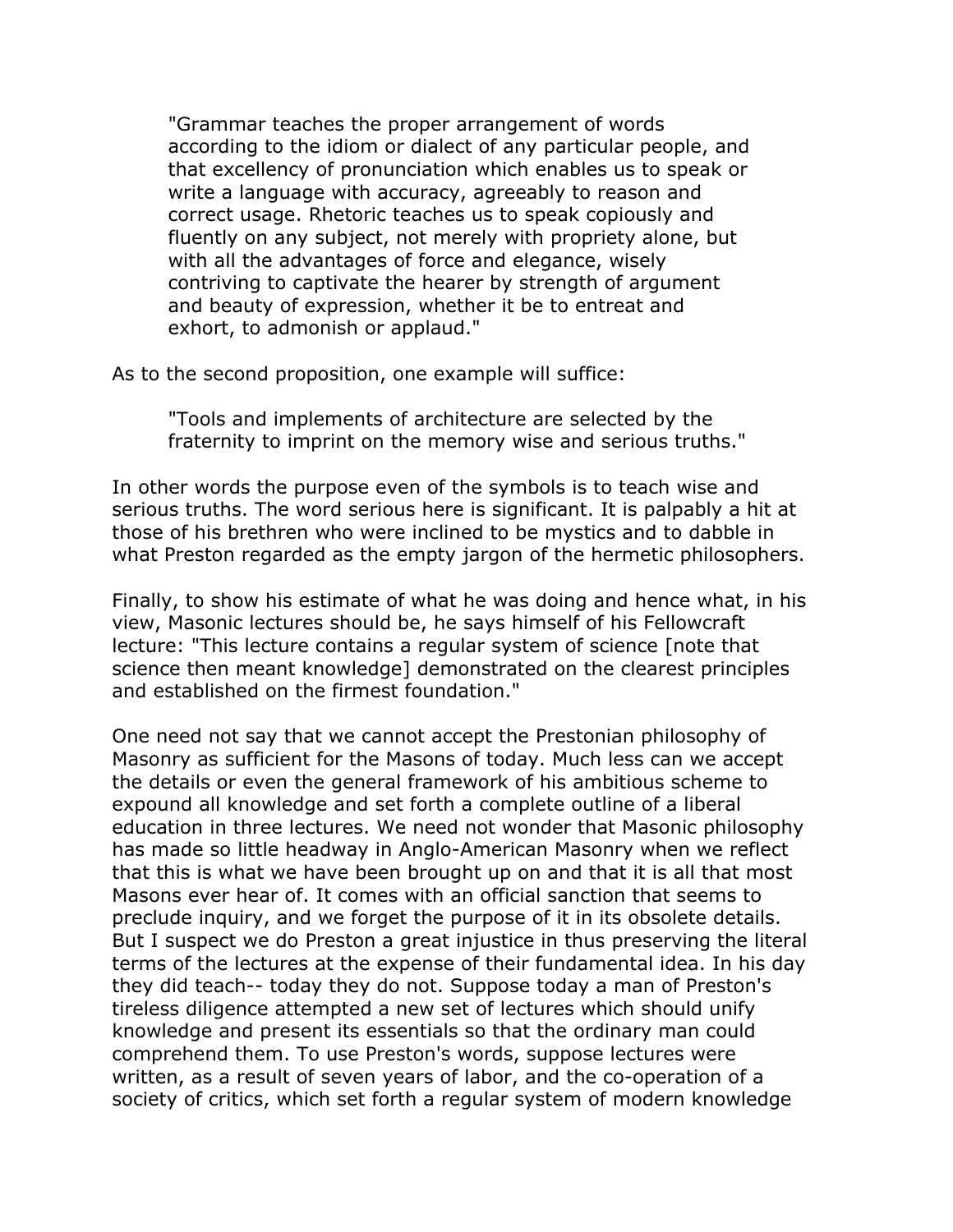demonstrated on the clearest principles and established on the firmest foundation. Suppose, if you will, that this were confined simply to knowledge of Masonry. Would not Preston's real idea (in an age of public schools) be more truly carried than by our present lip service, and would not his central notion of the lodge as a center of light vindicate itself by its results?

Let me give two examples. In Preston's day, there was a general need, from which Preston had suffered, of popular education — of providing the means whereby the common man could acquire knowledge in general. Today there is no less general need of a special kind of knowledge. Society is divided sharply into classes that understand each other none too well and hence are getting wholly out of sympathy. What nobler Masonic lecture could there be than one which took up the fundamenta of social science and undertook to spread a sound knowledge of it among all Masons? Suppose such a lecture was composed, as Preston's lectures were, was tried on by delivery in lodge after lodge, as his were, and after criticism and recasting as a result of years of labor, was taught to all our masters. Would not our lodges diffuse a real light in the community and take a great step forward in their work of making for human perfection?

Again, in spite of what is happening for the moment upon the Continent, this is an era of universality and internationality. The thinking world is tending strongly to insist upon breaking over narrow local boundaries and upon looking at things from a world-wide point of view. Art, science, economics, labor and fraternal organizations, and even sport are tending to become international. The growing frequency of international congresses and conferences upon all manner of subjects emphasizes this breaking of local political bonds. The sociological movement, the world over, is causing men to take a broader and more humane view, is causing them to think more of society and hence more of the world-society, is causing them to focus their vision less upon the individual, and hence less upon the individual locality.

In this world-wide movement toward universality Masons ought to take the lead. But how much does the busy Mason know, much less think, of the movement for internationality or even the pacificist movement which has been going forward all about him ? Yet every Mason ought to know these things and ought to take them to heart. Every lodge ought to be a center of light from which men go forth filled with new ideas of social justice, cosmopolitan justice and internationality.

Preston of course was wrong--knowledge is not the sole end of Masonry. But in another way Preston was right. Knowledge is one end -- at least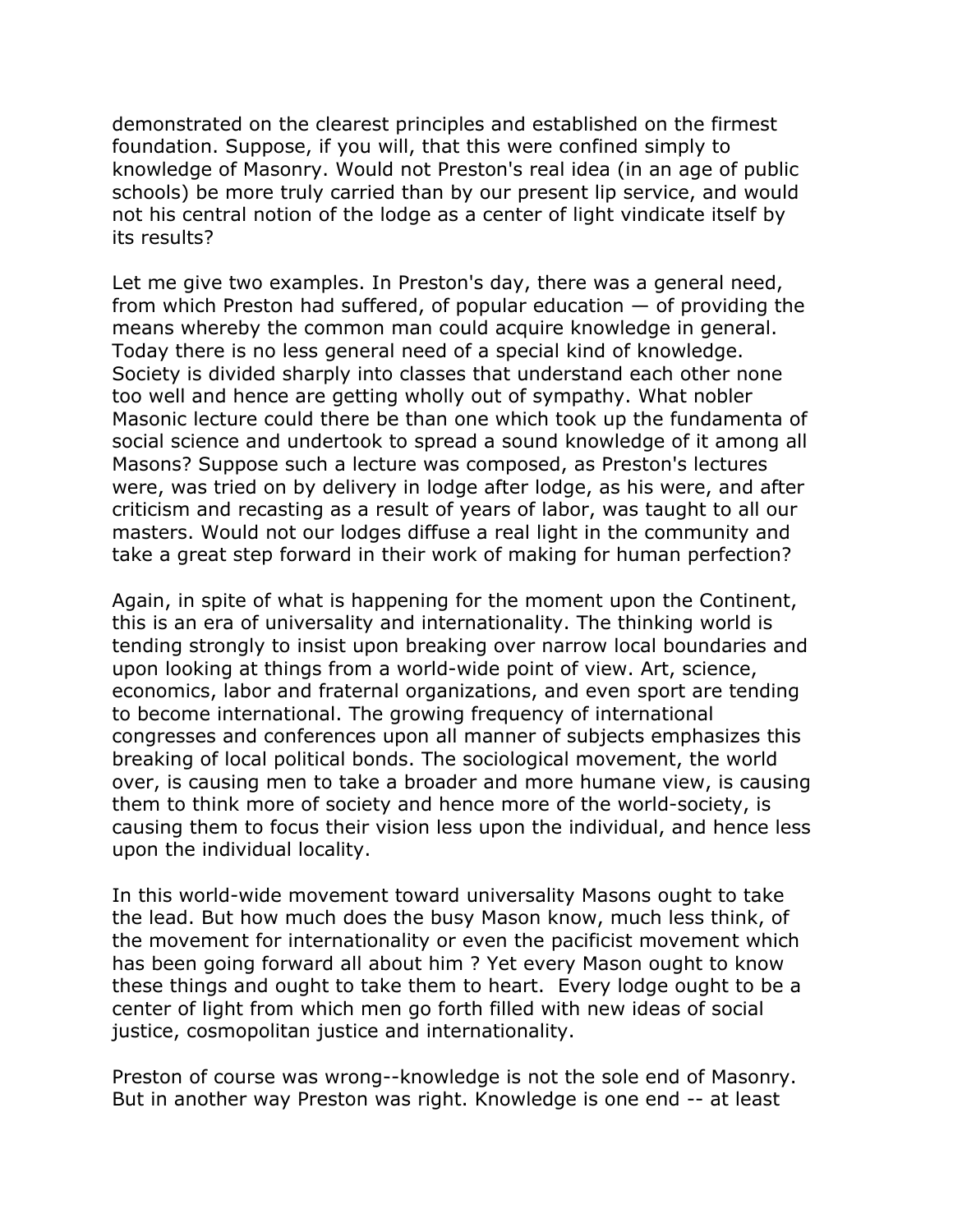one proximate end--and it is not the least of those by which human perfection shall be attained. Preston's mistakes were the mistakes of his century--the mistake of faith in the finality of what was known to that era, and the mistake of regarding correct formal presentation as the one sound method of instruction. But what shall be said of the greater mistake we make today, when we go on reciting his lectures--shorn and abridged till they mean nothing to the hearer--and gravely presenting them as a system of Masonic knowledge ? Bear in mind, he thought of them as presenting a general scheme of knowledge, not as a system of purely Masonic information. If we were governed by his spirit, understood the root idea of his philosophy and had but half his zeal and diligence, surely we could make our lectures and through them our lodges a real force in society. Here indeed, we should encounter the precisians and formalists of whom lodges have always been full, and should be charged with innovation. But Preston was called an innovator. And he was one in the sense that he put new lectures in the place of the old reading of the Gothic constitutions. Preston encountered the same precisians and the same formalists and wrote our lectures in their despite. I hate to think that all initiative is gone from our order and that no new Preston will arise to take up his conception of Knowledge as an end of the fraternity and present to the Masons of today the knowledge which they ought to possess.

By the author of "Poems of The Temple."

When I was a king and a mason-- A mason proved and skilled, I cleared me ground for a palace Such as a king should build. I decreed and dug down to my levels-Presently, under the silt, I came on the wreck of a palace Such as a king had built.

- Kipling.

A part of a builder's profession Is digging in ruins of old, And his findings, in rapid succession, Equip him with merits untold, For the builder who never uncovers The work of the centuries past Is the builder who never discovers Construction most certain to last.